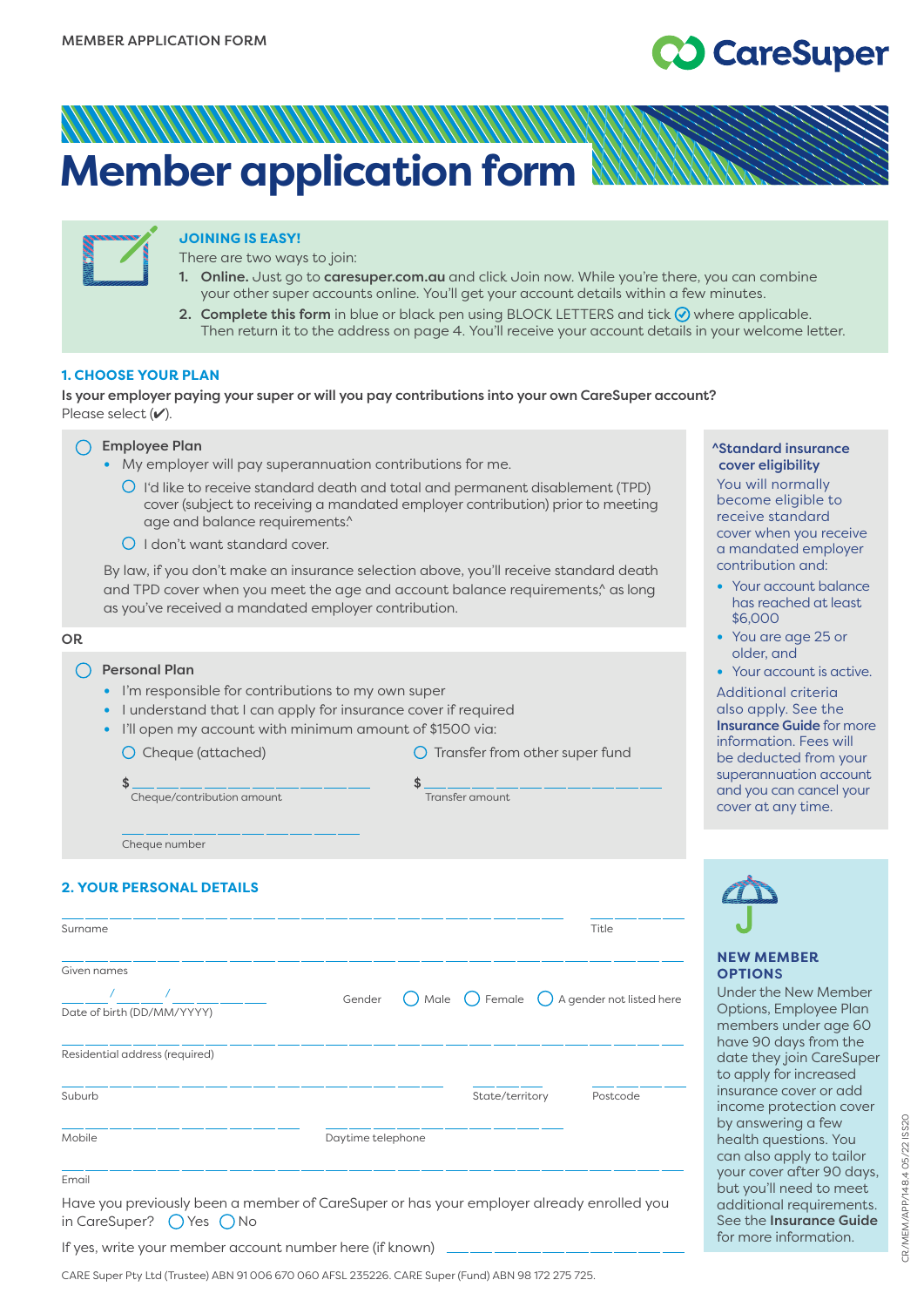#### Your tax file number (TFN)

I agree to provide my tax file number for the purposes outlined in the **Member Guide PDS**.

My tax file number is:

To help us better understand your needs, please answer the following optional question.

## What prompted you to join CareSuper?

 $\bigcap$  Employer  $\bigcap$  Financial adviser  $\bigcap$  Personal research

- 
- ◯ Advertising and C Family/friend/colleague
- $\bigcap$  Other (please specify)

# **3. YOUR EMPLOYMENT DETAILS**

| My employer's company name     |                     |                                   |                     |
|--------------------------------|---------------------|-----------------------------------|---------------------|
| My employer's address          |                     |                                   |                     |
| Suburb                         |                     | State/territory                   | Postcode            |
|                                |                     |                                   |                     |
| My employer's telephone number |                     | Date joined employer (DD/MM/YYYY) |                     |
| My occupation                  |                     |                                   |                     |
| Nature of my employment:       |                     |                                   |                     |
| Full-time                      | Part-time           | Casual                            |                     |
| My employment is covered by:   |                     |                                   |                     |
| Award                          | Workplace agreement |                                   | Individual contract |
| CareSuper is:                  |                     |                                   |                     |
| Nominated by my employer       | My chosen fund      | Both                              |                     |



You can nominate who you'd prefer to receive your super benefit and any insurance in the event of your death. You can make a legally binding beneficiary nomination by leaving this section blank and completing the Binding beneficiary nomination form available from [caresuper.com.au/forms](http://www.caresuper.com.au/forms). Alternatively, if you choose to fill in this section of this form, you need to know that the nomination isn't legally binding and although we'll consider who you choose, there's a chance your super and insurance benefit could end up going to someone other than your preferred nominee/s.

You can change this nomination or add more non-binding beneficiaries in MemberOnline or by calling 1300 360 149 at any time. You may nominate your Legal Personal Representative (executor of your will or administrator of your estate) as sole or part beneficiary.

| <b>Full name of beneficiary</b> | <b>Date of Birth</b> | Relationship | % of Benefit |
|---------------------------------|----------------------|--------------|--------------|
|                                 |                      |              |              |
|                                 |                      |              |              |
|                                 |                      |              |              |
|                                 |                      |              |              |
|                                 |                      |              |              |
|                                 |                      |              |              |
| Total (must equal 100%):        |                      |              | 100%         |

Providing your TFN to CareSuper isn't compulsory and not supplying it isn't an offence. However, if you don't tell us your TFN there could be tax or other consequences, as outlined in the Member Guide PDS at [caresuper.com.au/pds](http://www.caresuper.com.au/pds).



## **KEEP YOUR SUPER IN ONE PLACE**

This form won't move any other super you have into your CareSuper account. Only new contributions will be paid to CareSuper.

Find out how to combine your super accounts. Visit [caresuper.com.au/](http://www.caresuper.com.au/combine) [combine](http://www.caresuper.com.au/combine).



# **DEPENDANTS**

A beneficiary must be a dependant — your spouse or partner, your child, a person who is financially dependent on you or who lives with you and one or both provide(s) financial and domestic support and personal care of the other (i.e. is in an interdependent relationship with you). Go to [caresuper.com.au/](http://www.caresuper.com.au/beneficiaries) [beneficiaries](http://www.caresuper.com.au/beneficiaries) for more information.

| D Please note that the<br>percentage column |
|---------------------------------------------|
|                                             |
| must total 100%.                            |

percentage column must total 100%.

#### CARE Super Pty Ltd (Trustee) ABN 91 006 670 060 AFSL 235226. CARE Super (Fund) ABN 98 172 275 725. Page 2 of 4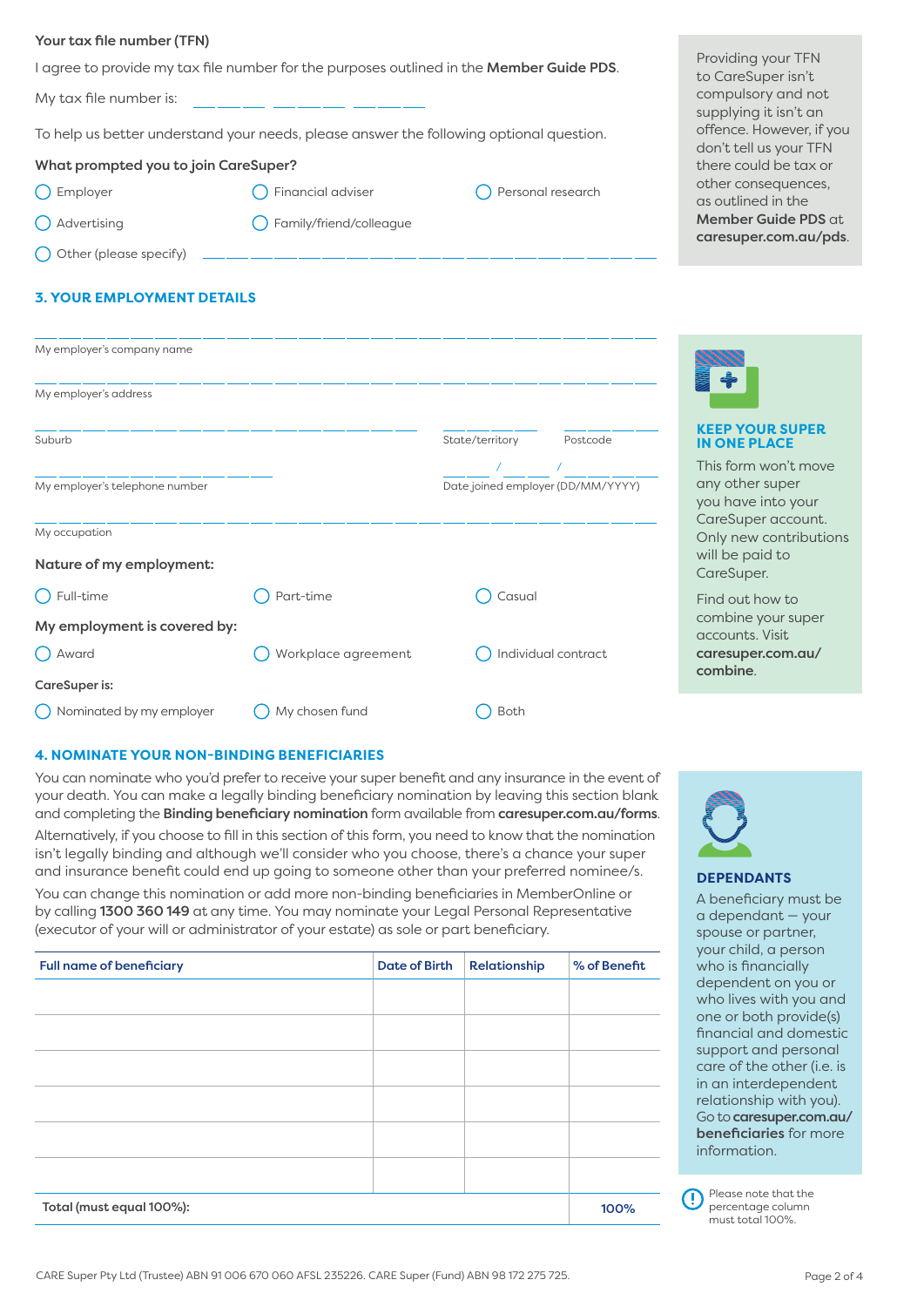## **5. CHOOSE HOW YOUR SUPER IS INVESTED**

You can invest your super in a range of different options, including a Direct Investment option for eligible members that lets you invest in the companies in the S&P/ASX 300 Index. You can also make an investment choice in your MemberOnline account. You can register for MemberOnline at [caresuper.com.au/register](http://www.caresuper.com.au/register) as soon as you have your account details. If you don't make a choice your super will be invested in the default investment option which is the Balanced (MySuper) option.

#### Please fill out the percentage you would like applied to future contributions.

| <b>Managed options</b>       | Your investment choice | <b>Example only</b> |
|------------------------------|------------------------|---------------------|
|                              |                        |                     |
| Capital Guaranteed           | $\%$                   | $\%$                |
|                              |                        |                     |
| Capital Stable               | $\%$                   | $\%$                |
| <b>Conservative Balanced</b> | $\%$                   | 60%                 |
| <b>Balanced (MySuper)</b>    | $\%$                   | $\%$                |
| Sustainable Balanced         | $\%$                   | $\%$                |
| <b>Alternative Growth</b>    | $\%$                   | $\%$                |
| Growth                       | $\%$                   | $\%$                |
| <b>Asset Class options</b>   |                        |                     |
| $Cash*$                      | $\%$                   | $\%$                |
| <b>Fixed Interest</b>        | $\%$                   | 20%                 |
| <b>Direct Property</b>       | $\frac{1}{2}$          | 20%                 |
| <b>Australian Shares</b>     | $\%$                   | $\%$                |
| <b>Overseas Shares</b>       | $\%$                   | $\%$                |
| Total (must equal 100%):     | 100%                   | 100%                |

Take care that your investment choices add up to 100%, or your selection will not be valid. The example column illustrates how to complete this section. What you choose is up to you.

\* This option was previously known as 'Capital Secure'. Only the name has changed — its objectives and features remain the same.

#### By making an investment choice I confirm:

- **•** I have obtained, read and understood the current Product Disclosure Statement (PDS) and Target Market Determination (TMD). I understand CareSuper can provide me with general information but cannot give me investment advice, and that the PDS and TMD are only general guides and not substitutes for professional investment advice
- **•** I understand that if I make an investment choice and switch all or part of my account to a different investment option(s), the benefits, features and services available through my CareSuper account do not change
- **•** I understand CareSuper is not responsible for my choice of investment strategy, and that investment returns are based on actual earnings of the investment option(s) I have chosen and that for some options returns can be positive or negative
- **•** I am aware that CareSuper's legal obligations regarding how the MySuper (Balance) option is managed are different to those for the Fund's other investments. The superannuation laws specific to this option are intended to ensure the Trustee has a greater responsibility for members who do not make an investment choice.